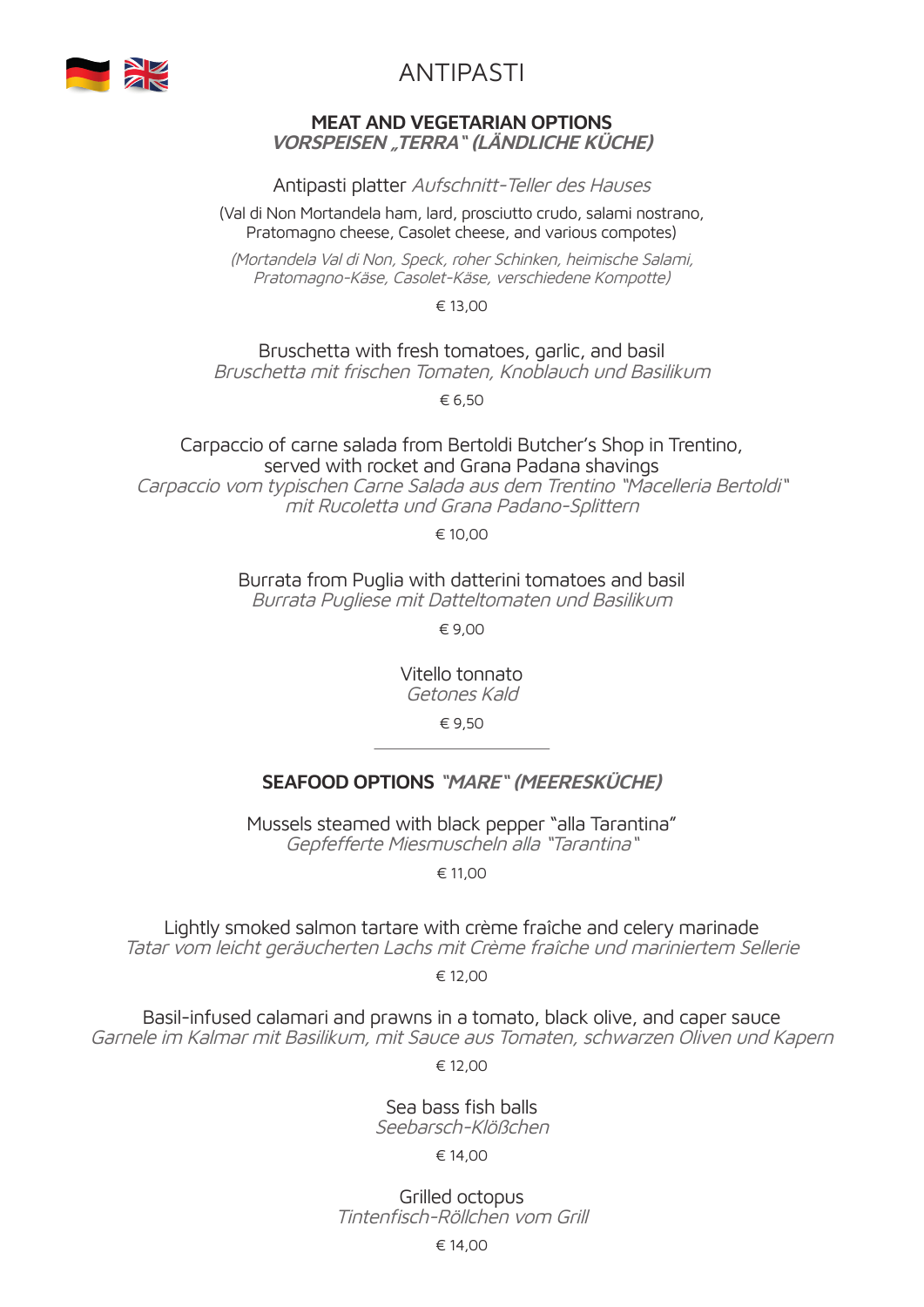# FIRST COURSES

# **MEAT AND VEGETARIAN OPTIONS**

**NUDEL- UND REISGERICHTE "TERRA"**

Home-made potato gnocchi with Gorgonzola and porcini mushrooms Hausgemachte Kartoffel-Gnocchetti mit Gorgonzola und Steinpilzen

€ 11,00

Khorasan wheat linguine with vegetables and Casolet cheese Kamut-Linguine mit Gemüse und Casolet-Käse

€ 11,00

Single-grain Felicetti penne in a cream, speck, and walnut sauce Penne Monograno "Felicetti" mit Sahne, Räucherschinken und Walnüssen

 $∈ 10,00$ 

Single-grain Felicetti spaghetti in a tomato, buffalo mozzarella, and light pesto sauce Spaghetti Monograno "Felicetti" mit frischen Tomaten, Büffel-Mozzarella und leichtem Pesto

€ 10,00

Home-made aubergine parmigiana

Hausgemachter Auberginenauflauf

 $∈ 12,00$ 

#### **SEAFOOD OPTIONS "MARE" (MEERESKÜCHE)**

Single-grain Felicetti spaghetti with a seafood sauce Spaghetti Monograno "Felicetti" mit Meeresfrüchten

€ 17,00

Prawn linguine alla busara (tomato and prawn sauce) Linguine mit Scampi "alla Busara" (mit Tomatensauce)

€ 17,00

Single-grain Felicetti spaghetti with clams and cherry tomatoes Spaghetti Monograno "Felicetti" Venusmuscheln und Kirschtomaten

€ 15,00

Acquerello risotto with a creamy prawn, asparagus, and burrata sauce Risotto "Acquerello" Garnelen, Spargel und Burrata in Creme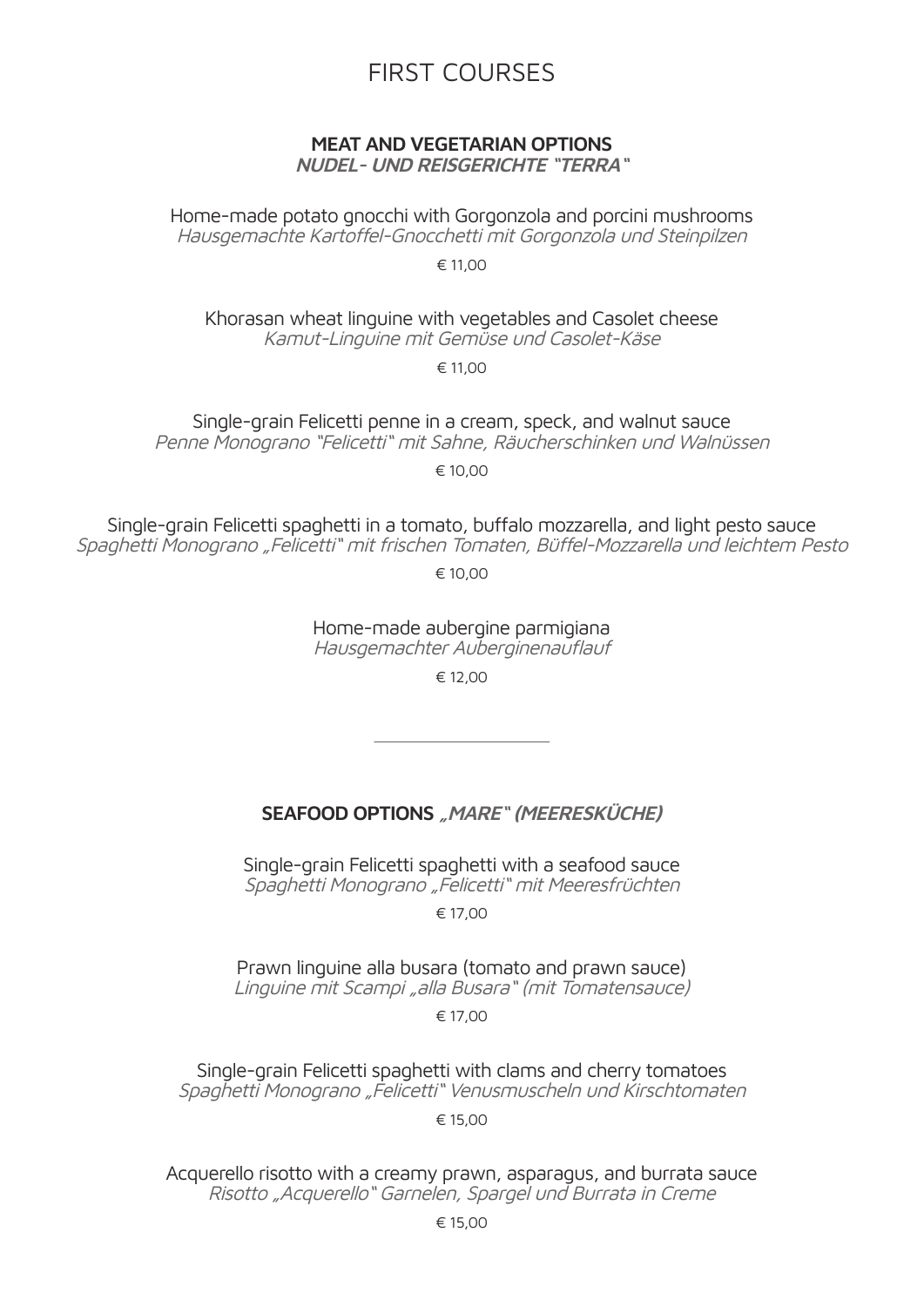# PRIMI PIATTI

#### **"THE CLASSICS" "ITALIENISCHE KLASSIKER"**

Single-grain Felicetti spaghetti with aglio olio e peperoncino (garlic, olive oil, and chili) Spaghetti Monograno "Felicetti" mit Knoblauch, Öl und Chili

€ 8,00

Felicetti mezze maniche pasta alla carbonara Mezze maniche "Felicetti" alla carbonara

€ 9,50

Single-grain Felicetti penne alla arrabbiata Penne Monograno "Felicetti" Il Capelli all'arrabbiata

€ 9,00

Strangolapreti pasta in a butter and sage sauce Typische Strangolapreti mit Butter und Salbei

€ 9,00

Vegetable soup with croutons Gemüsepüree mit Croûtons

€ 8,00

# BABY MENU

Potato gnocchi with ragù or tomato Kartoffel-Gnocchi mit Ragù oder Tomaten

€ 5,00

Pasta with ragù or tomato Teigwaren mit Ragù oder Tomaten

€ 5,00

Milanese cutlet with french fries Mailänder Schnitzel mit Pommes frites

€ 10,00

Fish and chips € 10,00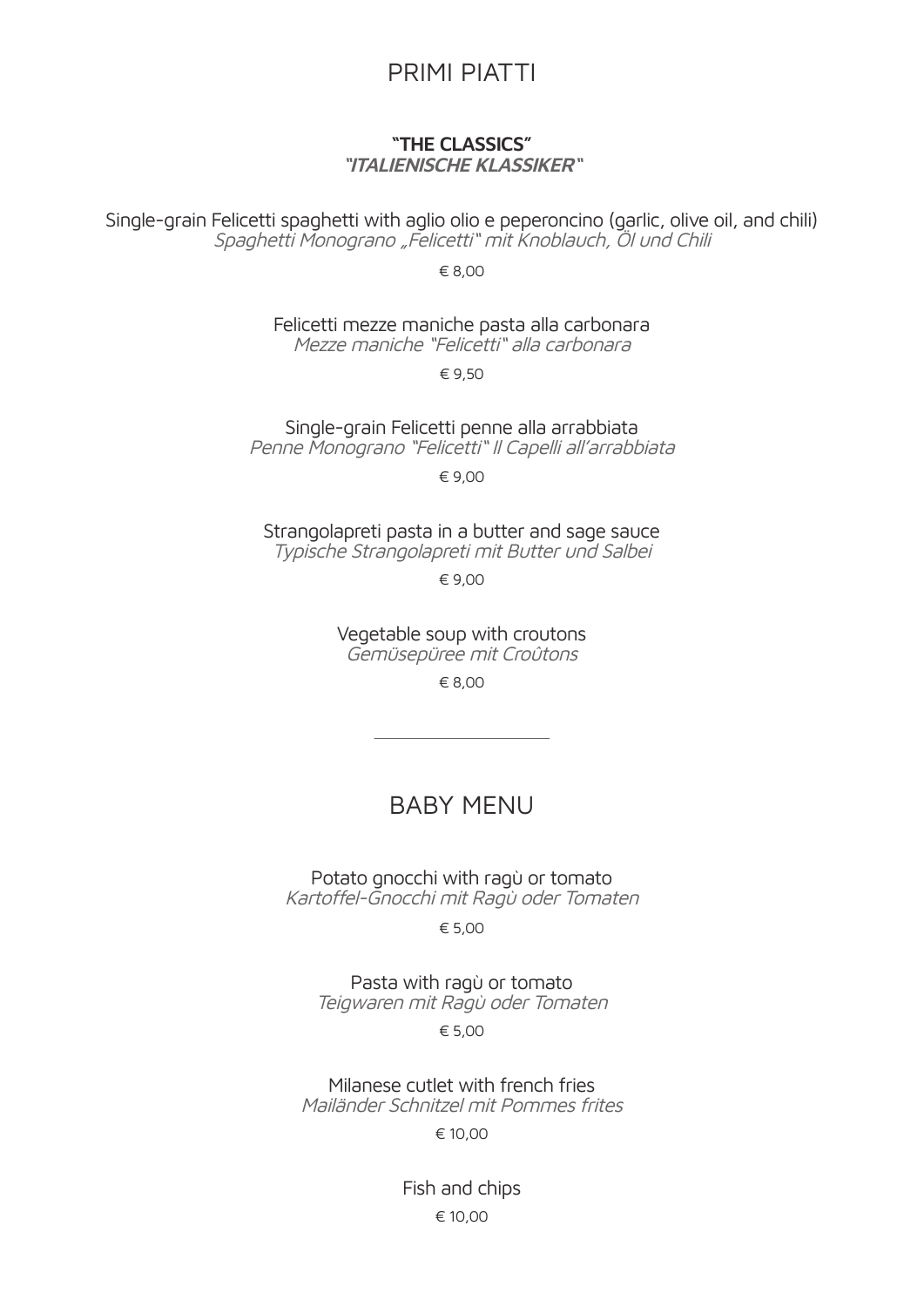# SECOND COURSES

#### **MEAT AND VEGETARIAN OPTIONS FLEISCHGERICHTE "TERRA" (LÄNDLICHE KÜCHE)**

Grilled carne salada with beans

Typisches Carne Salada vom Grill und "Fasoi" (Bohnen)

€ 16,00

Fillet of scottona beef grilled or served with green pepper

Rinderfilet (von der Färse) mit grünem Pfeffer oder vom Grill

€ 24,00

Fillet of beef tartare with a garnish

Tatar vom Rinderfilet garniert

€ 22,00

Scottona beef tagliata served with rocket and a port reduction Rindersteak (von der Färse) mit Rucoletta vom Feld und Portwein-Reduktion

€ 22,00

Selection of grilled meats (Cuts of beef, veal, pork, chicken, sausage, and carne salada)

**Grillplatte** (Rind, Kalb, Schwein, Huhn, Würstel, Wurst, Carne Salada)

€ 24,00

Large rib of beef (about 600 gr.) Großes Rumpsteak (ca. 600 g)

€ 5,00 per 100 gr.

Cutlet alla Milanese with french fries and cranberry compote Mailänder Schnitzel mit Pommes frites und Preiselbeer-Kompott

€ 16,00

Chicken breast alla Milanese Hühnerbrust (vom heimischen Huhn) nach Mailänder Art

€ 12,00

Grilled cheese and vegetables Käse vom Grill mit gegrilltem Gemüse

€ 12,00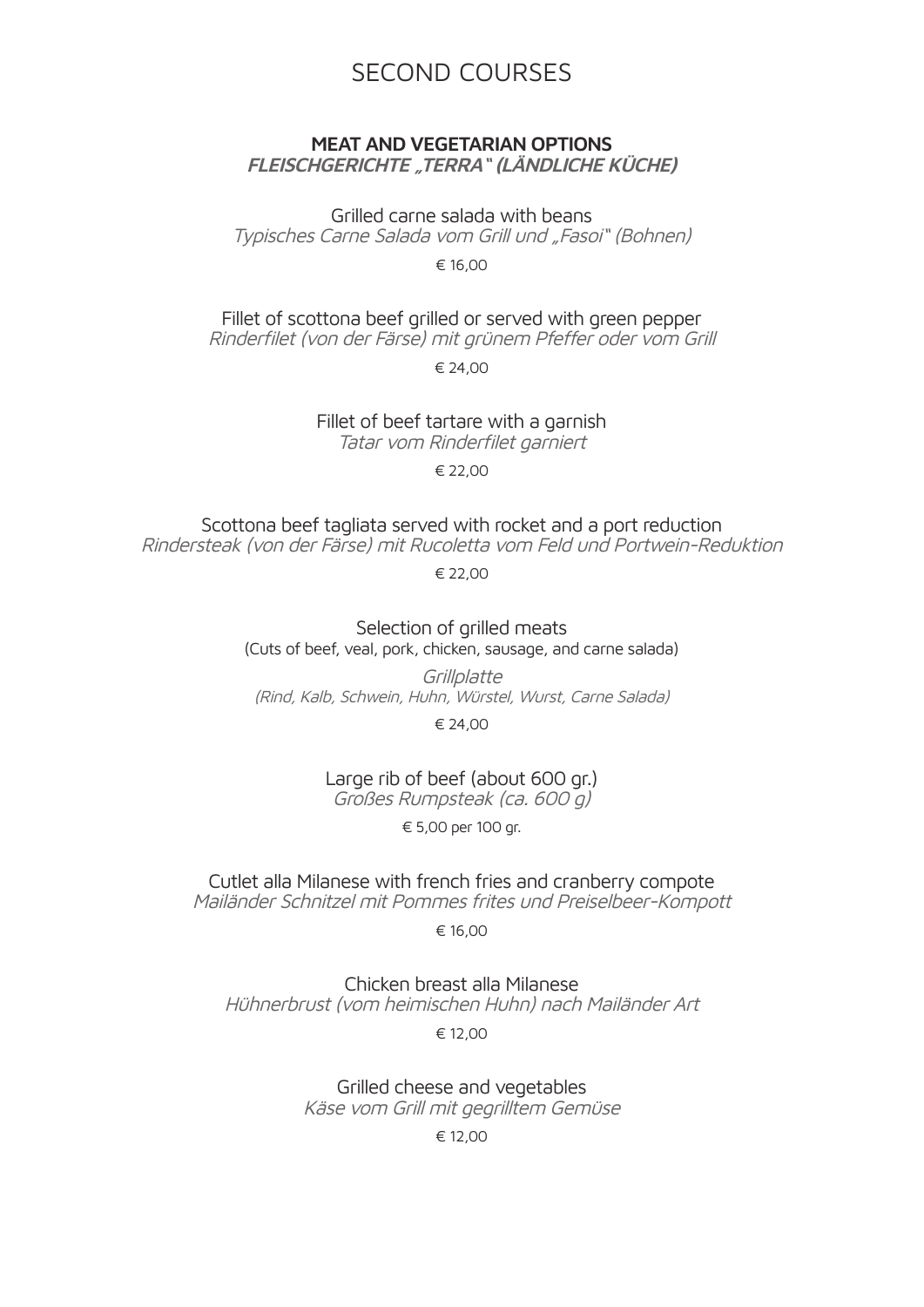## SECOND COURSES **SEAFOOD OPTIONS MEERESKÜCHE**

Seared fillet of sea bass on a bed of potato purée, fresh spinach, and confit tomatoes

Kurz angebratenes Seebarsch-Filet auf Kartoffelpüree mit frischem Babyspinat und Kirschtomaten-Confit

€ 19,00

Roasted salmon fillet with herbs and crunchy vegetables Gebackene Lachsscheibe mit Kräutern und knackigem Gemüse

€ 16,00

Prawn and calamari platter Gemischt Frittiertes mit Garnelen und Calamari

 $£ 19,00$ 

#### Grilled seafood platter

(sea bass, swordfish, king prawns, squid, octopus, and cuttlefish)

Großes Fisch-Grillteller (Seebarsch, Schwertfisch, Riesengarnelen, Kalmare, Oktopus, Tintenfische)

€ 24,00

#### **SANDWICHES**

MADE TO ORDER AND SERVED HOT WITH CHIPS OR CRISPS FRISCH ZUBEREITET UND HEISS SERVIERT MIT CHIPS ODER BACKKARTOFFELN

#### Il Tonino

Pizza bread with salad, tomato, buffalo mozzarella, and tuna in olive oil Pizzabrot, grüner Salat, Tomaten, Büffel-Mozzarella, Thunfisch in Öl

€ 10,00

#### Panino dal mare

Home-made bread with lettuce, tomato, tuna tartare, and a creamy burrata and avocado sauce Hausgemachtes Brot, Kopfsalat, Tomaten, Thunfisch-Tatar, Avocado- und Burrata-Creme

€ 14,00

#### Beefburger

Home-made bread with beef burger (200g), curly leaf salad, tomato, cucumber salsa, caramelised onions, and melted cheese Hausgemachtes Brot, Rinder-Hamburger (200 g), Friséesalat, Tomaten, Gurken, "Rolly"-Sauce, karamellisierte Zwiebeln, Schmelzkäse

#### € 16,00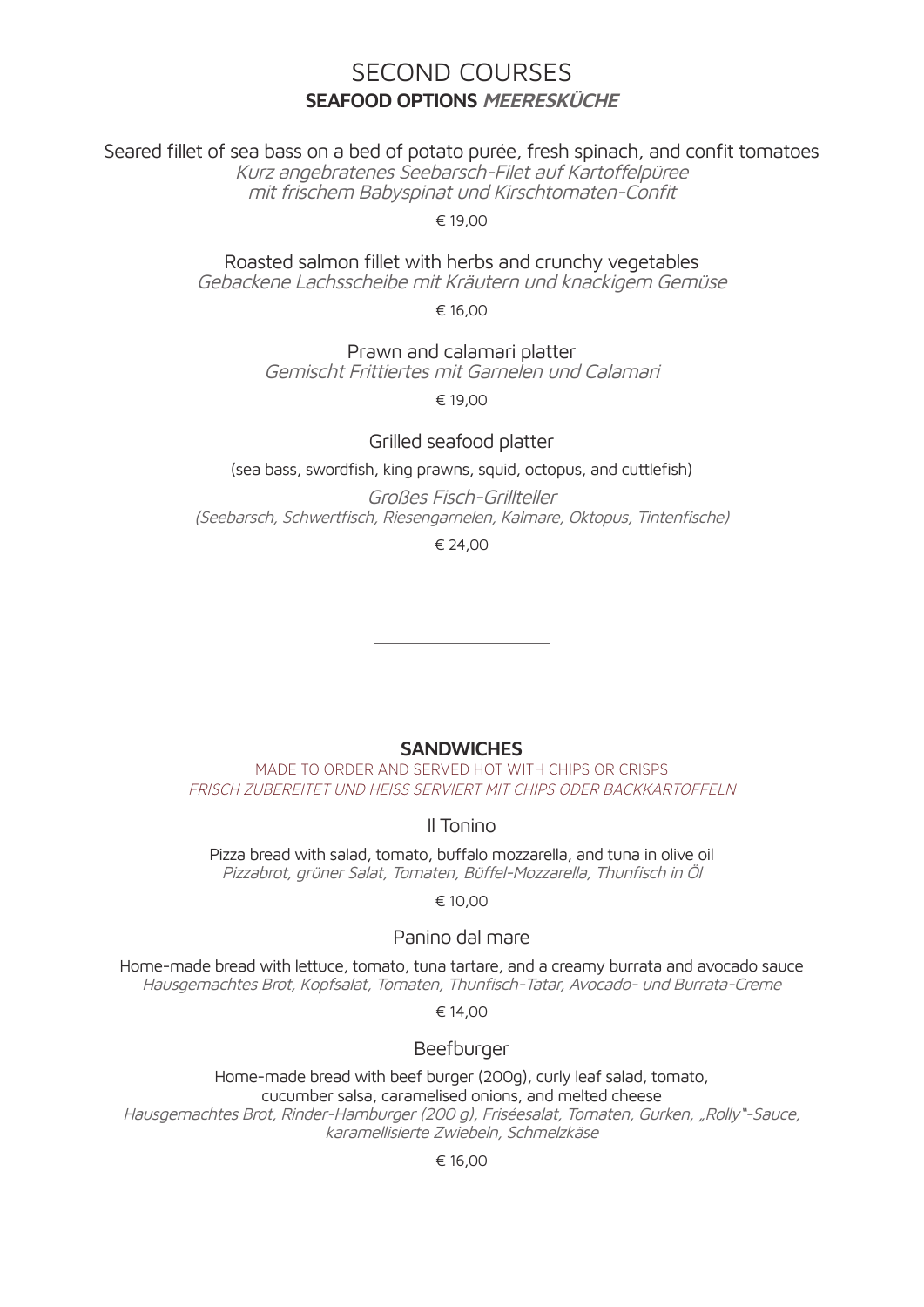# SIDES BEILAGEN

#### Mixed salad Gemischter Salat

(salad, cabbage, cherry tomatoes, carrot, and fennel) (grüner Salat, Weißkohl, Kirschtomaten, Karotten, Fenchel)

€ 5,00

Fries Pommes frites € 5,00

#### Grilled vegetables Gegrilltes Gemüse

€ 7,00

Seasonal cooked vegetables Gekochtes Gemüse der Saison € 6,00

# SALADS GROSSE SALATSCHÜSSEL

Rolly salad

Mixed salad, cherry tomatoes, chicken, hard-boiled egg, Grana Padana shavings, and buffalo mozzarella Gemischter Salat mit Kirschtomaten, Huhn, gekochtes Ei, Grana Padano-Splitter, Büffel-Mozzarella

€ 12,00

#### Greek salad

Mixed salad, black olives, feta cheese, cherry tomatoes, cucumber, yoghurt salsa Gemischter Salat, schwarze Oliven, Feta, Kirschtomaten, Gurken, Joghurt-Sauce

€ 10,00

#### Busa salad

Green salad, fennel, apple, orange, walnuts, and Casolet cheese Grüner Salat, Fenchel, Äpfel, Orangen, Walnüsse, Casolet-Käse

€ 12,00

#### Caesar salad

Green salad, chicken, pancetta, Grana Padana, Caesar dressing Grüner Salat, Huhn, Bauchspeck, Grana Padano, Caesar-Sauce

€ 12,00

#### Service charge € 2,00

Please ask a member of staff for a list of allergens if you have any allergies or intolerances. We always serve fresh, high-quality products but may occasionally use frozen produce if there are supply shortages. Bei Allergien oder Unverträglichkeiten fragen Sie bitte das Personal nach der Liste mit den Allergenen Wir servieren immer frische und hochwertige Produkte. Sollten wir keine frischen Produkte bekommen, verwenden wir ausnahmsweise auch Tiefkühlprodukte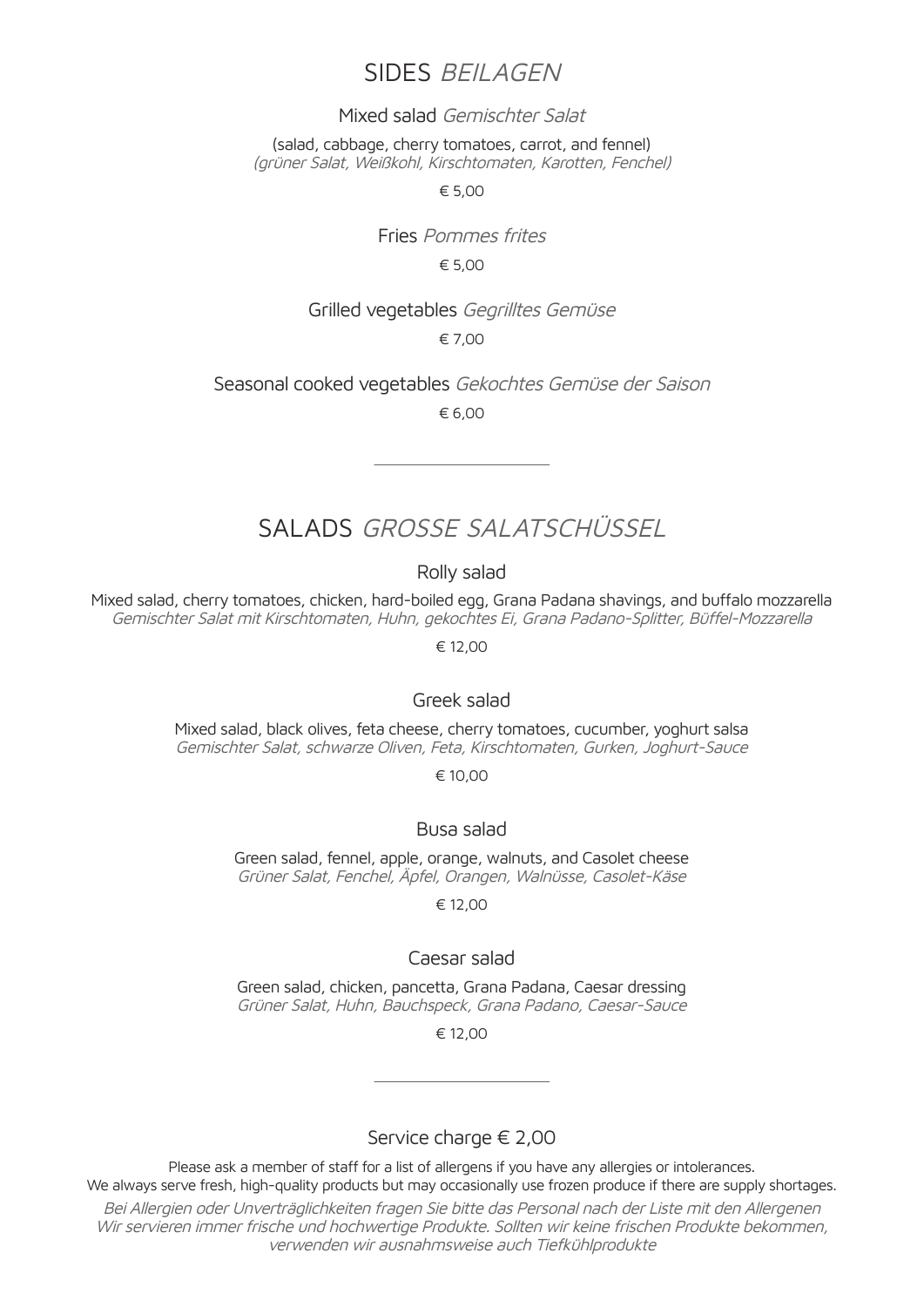# ANTIPASTI

#### **TERRA**

Il tagliere della casa

(Mortandela val di Non, lardo, prosciutto crudo, salame nostrano, Pratomagno, Casolet, composte varie)

€ 13,00

#### La Bruschetta con pomodoro fresco aglio e basilico € 6,50

# Il Carpaccio di carne salada tipica trentina "Macelleria Bertoldi" con rucoletta e scaglie di grana

€ 10,00

La burrata Pugliese con pomodori datterini e basilico € 9,00

> Il Vitello tonnato € 9,50

#### **MARE**

Impepata di cozze alla "Tarantina" € 11,00

La tartare di salmone leggermente affumicato con creme fraiche e sedano marinato € 12,00

Il gambero nel calamaro al basilico con zuppetta di pomodori, olive nere e capperi € 12,00

> Le polpette di branzino € 14,00

Riccioli di polpo alla griglia € 14,00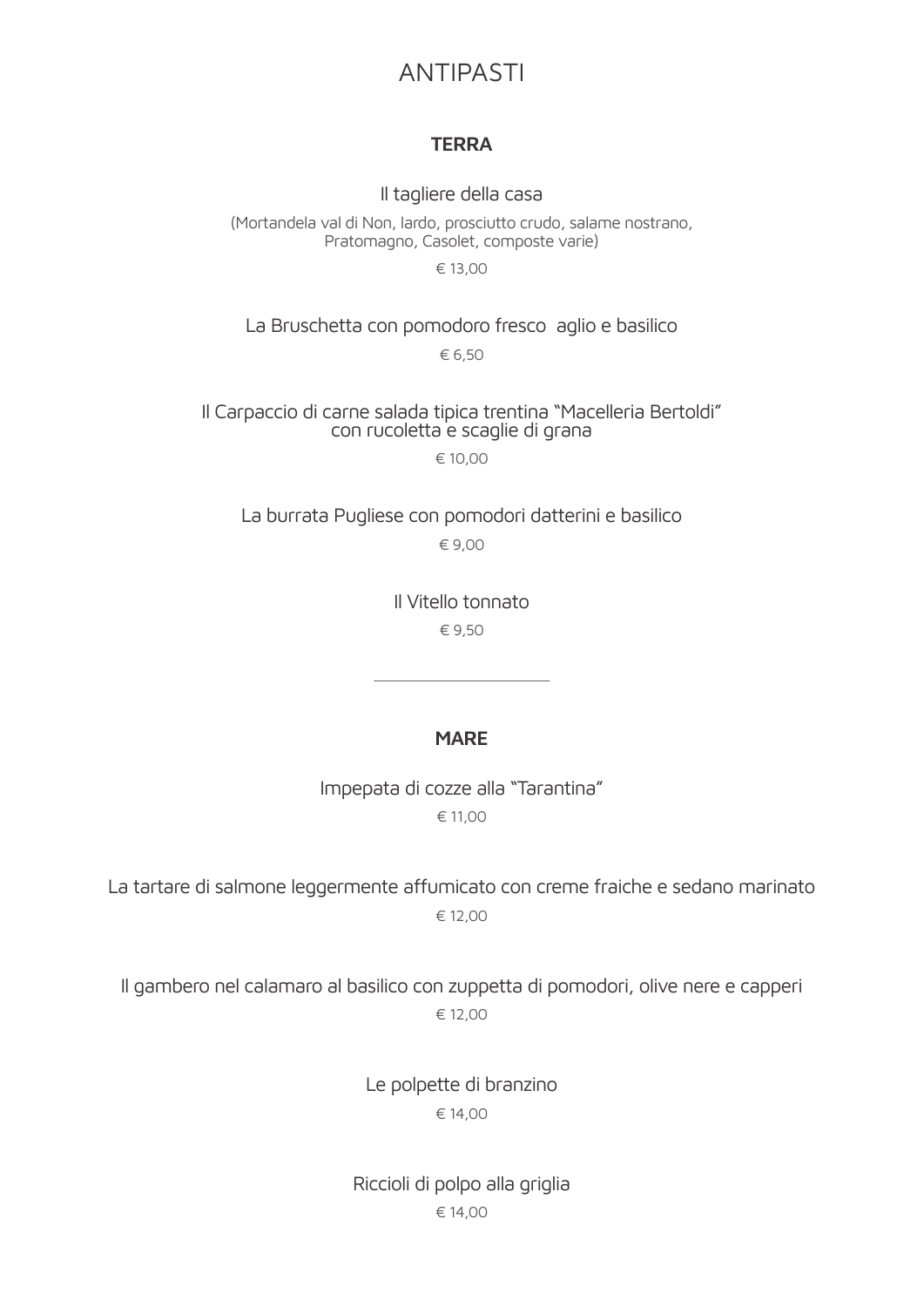# PRIMI PIATTI

#### **TERRA**

Gnocchetti di patate fatti in casa al gorgonzola e porcini € 11,00

Linguine Kamut "Felicetti" con verdurine e Casolét € 11,00

Penne rigate "Felicetti" Il Cappelli con panna, speck e noci € 10,00

Spaghettoni "Felicetti" Il Cappelli con pomodoro fresco, mozzarella di bufala e pesto leggero € 10,00

> Parmigiana di melanzane fatta in casa € 12,00

#### **MARE**

Spaghettoni "Felicetti" Il Cappelli allo scoglio € 17,00

> Linguine con scampi alla busara € 17,00

Spaghettoni "Felicetti" Il Cappelli con vongole e pomodorini € 15,00

Risotto "Acquerello" con gamberi, asparagi e burrata in crema

€ 15,00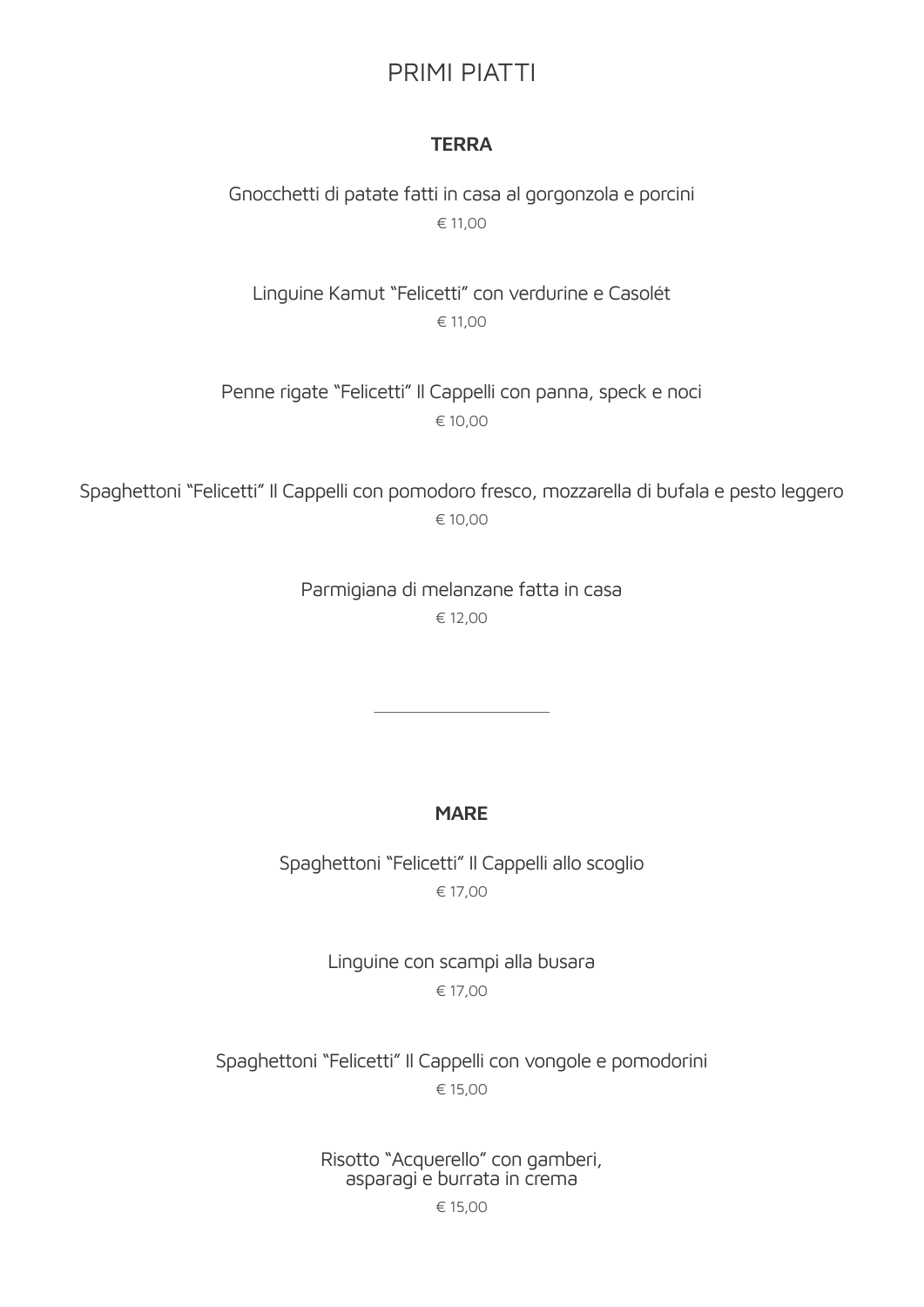# PRIMI PIATTI

#### **"I CLASSICI ITALIANI"**

Spaghettoni "Felicetti" Il Cappelli con aglio olio e peperoncino € 8,00

> Spaghettoni "Felicetti" Il Cappelli alla carbonara € 9,50

> Penne rigate "Felicetti" Il Cappelli all'arrabbiata € 9,00

> > Strangolapreti tipici al burro e salvia € 9,00

Passato di verdure con crostini di pane € 8,00

# MENÙ BABY

Gnocchi di patate con ragù o pomodoro € 5,00

> Penne con ragù o pomdoro € 5,00

Cotoletta alla milanese con patatine fritte € 10,00

> Fish and chips € 10,00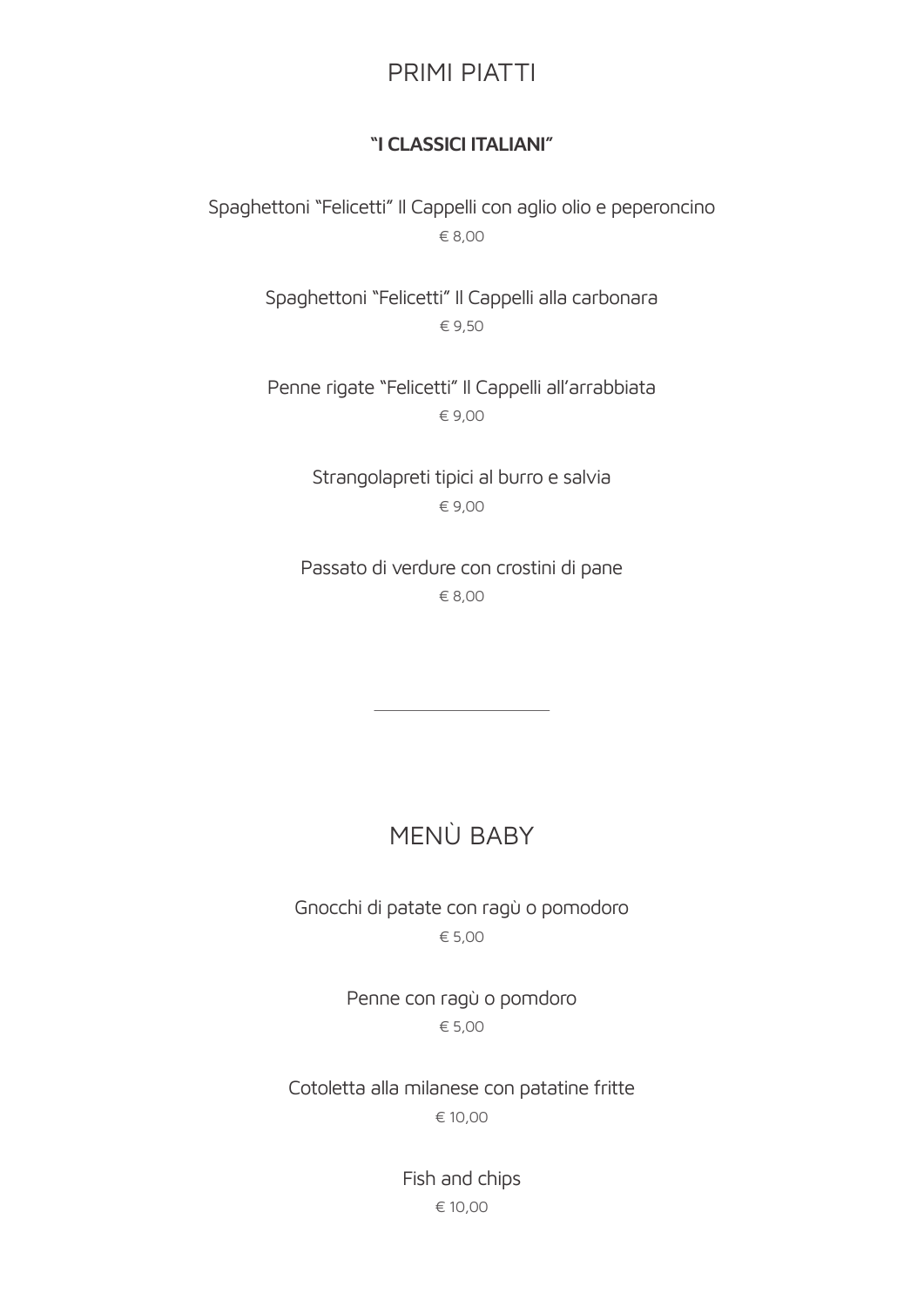# SECONDI PIATTI

#### **TERRA**

La carne salada "Macelleria Bertoldi" alla piastra e "fasoi" € 16,00

Il filetto di "scottona" al pepe verde o alla griglia € 24,00

La tartare di filetto di manzo con le sue guarnizioni € 22,00

La Tagliata di "scottona" con rucoletta di campo e riduzione al porto € 22,00

La grigliata di carne (Tagli di manzo, vitello, maiale, pollo, würstel, salsiccia, carne salada) € 24,00

> La gran costata di scottona (circa 600 gr.) € 5,00 per 100 gr.

La cotoletta alla milanese con patate fritte e composta di mirtilli rossi € 16,00

> Il petto di pollo nostrano alla milanese € 12,00

Il formaggio alla piastra con verdure grigliate € 12,00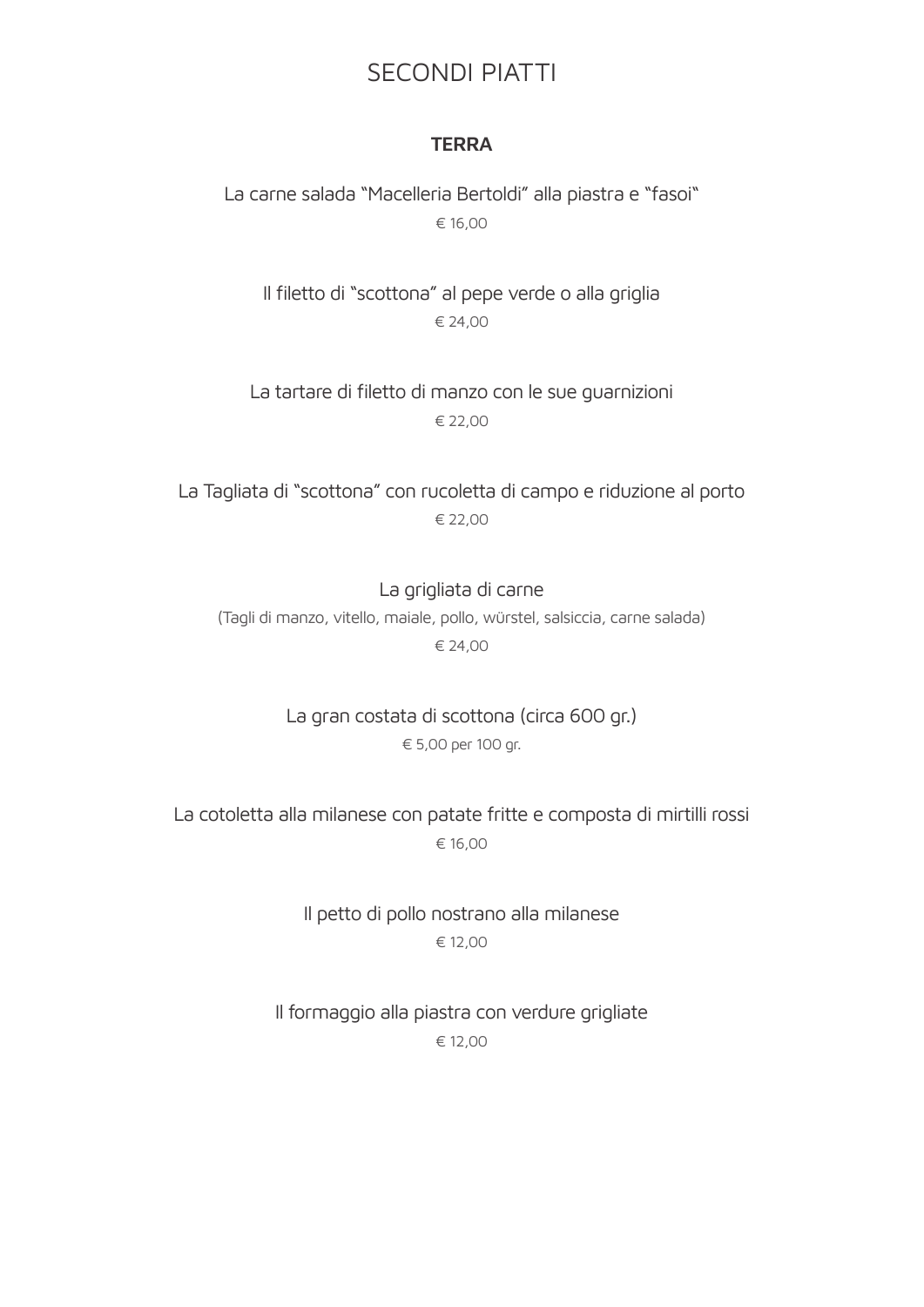# SECONDI PIATTI

#### **MARE**

Il filetto di branzino scottato su crema di patate, spinacini freschi e pomodorini confit € 19,00

> Trancio di salmone al forno con erbette e verdurine "croccanti" € 16,00

> > Il fritto misto di gamberi e calamari € 19,00

> > > La grigliata di pesce

(branzino, pesce spada, gamberoni, calamari, polpo, seppie) € 24,00

#### **I NOSTRI PANINI**

PREPARATI AL MOMENTO, SERVITI CALDI, ACCOMPAGNATI DA PATATE FRITTE

\*Il Tonino

Pasta della pizza, insalata verde, pomodoro, mozzarella di bufala e tonno sott'olio € 10,00

#### \*Panino dal mare

Pane fatto in casa, lattuga, pomodoro, tonno in tartare, crema di avocado e di burrata € 14,00

#### \*Il nostro Hamburger

Pane fatto in casa, hamburger di manzo (200 gr), insalata riccia, pomodoro, cetrioli, salsa Rolly, cipolle caramellate e formaggio fondente

€ 16,00